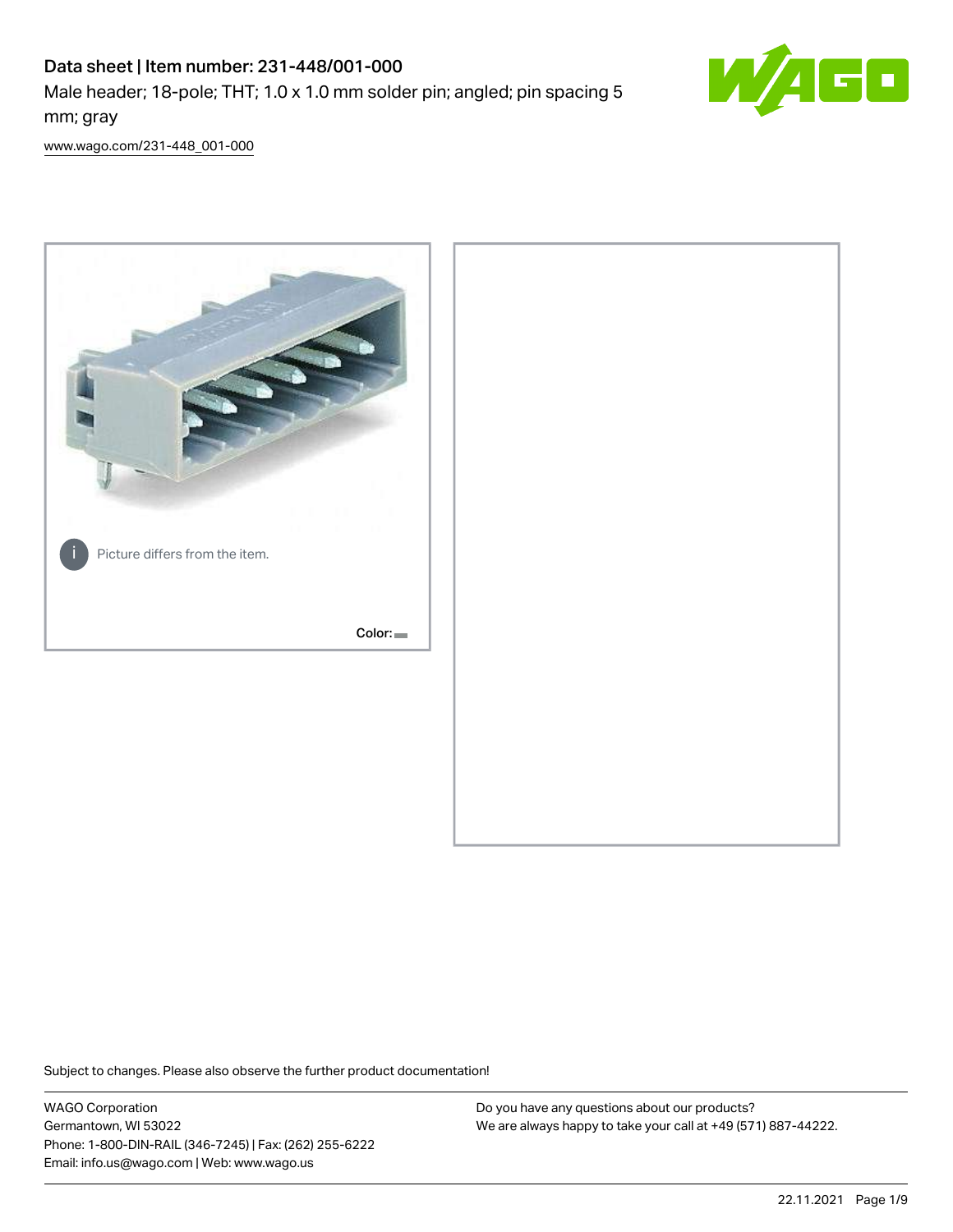



```
L = (pole no. -1) x pin spacing +8.2 mm
```
 $L_1 = L + 5$  mm

```
L_2 = L_1 + 7.4 mm
```
#### Item description

- Horizontal or vertical PCB mounting via straight or angled solder pins  $\blacksquare$
- $\blacksquare$ Pin cross-section: 1 x 1 mm
- $\blacksquare$ With coding fingers

Subject to changes. Please also observe the further product documentation! Data

WAGO Corporation Germantown, WI 53022 Phone: 1-800-DIN-RAIL (346-7245) | Fax: (262) 255-6222 Email: info.us@wago.com | Web: www.wago.us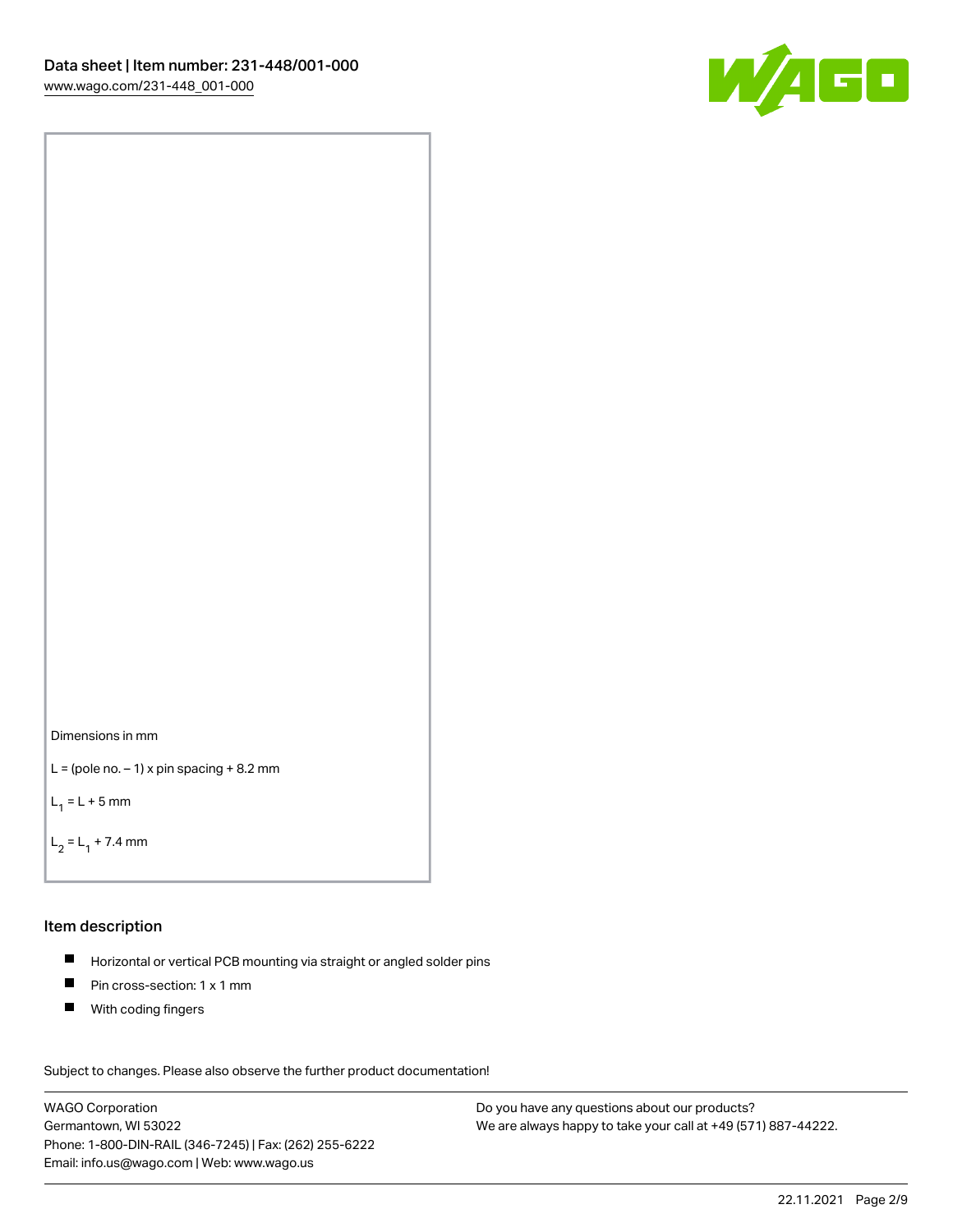

# Data Notes

| Safety information 1 | The <i>MCS – MULTI CONNECTION SYSTEM</i> includes connectors<br>without breaking capacity in accordance with DIN EN 61984. When<br>used as intended, these connectors must not be connected<br>/disconnected when live or under load. The circuit design should<br>ensure header pins, which can be touched, are not live when<br>unmated. |
|----------------------|--------------------------------------------------------------------------------------------------------------------------------------------------------------------------------------------------------------------------------------------------------------------------------------------------------------------------------------------|
| Variants:            | Other pole numbers<br>3.8 mm pin projection for male headers with straight solder pins<br>Gold-plated or partially gold-plated contact surfaces<br>Other versions (or variants) can be requested from WAGO Sales or<br>configured at https://configurator.wago.com/                                                                        |

# Electrical data

# IEC Approvals

| Ratings per                 | IEC/EN 60664-1                                                        |
|-----------------------------|-----------------------------------------------------------------------|
| Rated voltage (III / 3)     | 320 V                                                                 |
| Rated surge voltage (III/3) | 4 <sub>k</sub> V                                                      |
| Rated voltage (III/2)       | 320 V                                                                 |
| Rated surge voltage (III/2) | 4 <sub>kV</sub>                                                       |
| Nominal voltage (II/2)      | 630 V                                                                 |
| Rated surge voltage (II/2)  | 4 <sub>k</sub> V                                                      |
| Rated current               | 12A                                                                   |
| Legend (ratings)            | $(III / 2)$ $\triangle$ Overvoltage category III / Pollution degree 2 |

# UL Approvals

| Approvals per                  | UL 1059 |
|--------------------------------|---------|
| Rated voltage UL (Use Group B) | 300 V   |
| Rated current UL (Use Group B) | 10 A    |
| Rated voltage UL (Use Group D) | 300 V   |
| Rated current UL (Use Group D) | 10 A    |

# Ratings per UL

| Rated voltage UL 1977 | 600 V |
|-----------------------|-------|
| Rated current UL 1977 |       |

| <b>WAGO Corporation</b>                                | Do you have any questions about our products?                 |
|--------------------------------------------------------|---------------------------------------------------------------|
| Germantown, WI 53022                                   | We are always happy to take your call at +49 (571) 887-44222. |
| Phone: 1-800-DIN-RAIL (346-7245)   Fax: (262) 255-6222 |                                                               |
| Email: info.us@wago.com   Web: www.wago.us             |                                                               |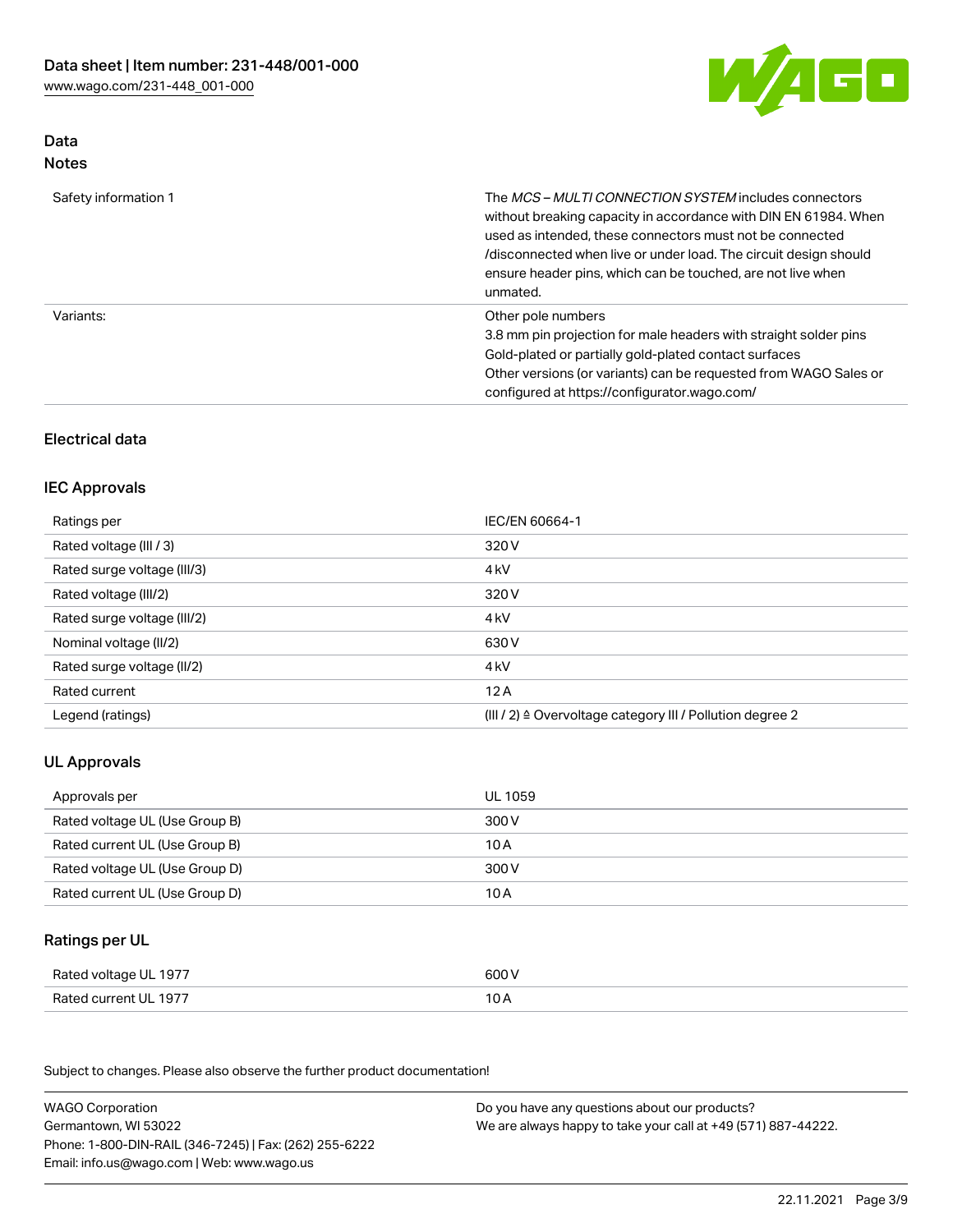

# CSA Approvals

| Approvals per                   | CSA   |
|---------------------------------|-------|
| Rated voltage CSA (Use Group B) | 300 V |
| Rated current CSA (Use Group B) | 10 A  |
| Rated voltage CSA (Use Group D) | 300 V |
| Rated current CSA (Use Group D) | 10 A  |

# Connection data

| Total number of potentials | 18 |
|----------------------------|----|
| Number of connection types |    |
| Number of levels           |    |

#### Connection 1

| Number of poles |  |
|-----------------|--|
|                 |  |

# Physical data

| Pin spacing                          | 5 mm / 0.197 inch    |
|--------------------------------------|----------------------|
| Width                                | 93.2 mm / 3.669 inch |
| Height                               | 12.2 mm / 0.48 inch  |
| Height from the surface              | 8.4 mm / 0.331 inch  |
| Depth                                | 12 mm / 0.472 inch   |
| Solder pin length                    | 3.8 <sub>mm</sub>    |
| Solder pin dimensions                | $1 \times 1$ mm      |
| Drilled hole diameter with tolerance | $1.4$ $(+0.1)$ mm    |

# Plug-in connection

| Contact type (pluggable connector) | Male connector/plug |
|------------------------------------|---------------------|
| Connector (connection type)        | for PCB             |
| Mismating protection               | No                  |
| Mating direction to the PCB        | 0°                  |
| Locking of plug-in connection      | Without             |

# PCB contact

| <b>PCB Contact</b>     |                                          |
|------------------------|------------------------------------------|
| Solder pin arrangement | over the entire male connector (in-line) |

| <b>WAGO Corporation</b>                                | Do you have any questions about our products?                 |
|--------------------------------------------------------|---------------------------------------------------------------|
| Germantown, WI 53022                                   | We are always happy to take your call at +49 (571) 887-44222. |
| Phone: 1-800-DIN-RAIL (346-7245)   Fax: (262) 255-6222 |                                                               |
| Email: info.us@wago.com   Web: www.wago.us             |                                                               |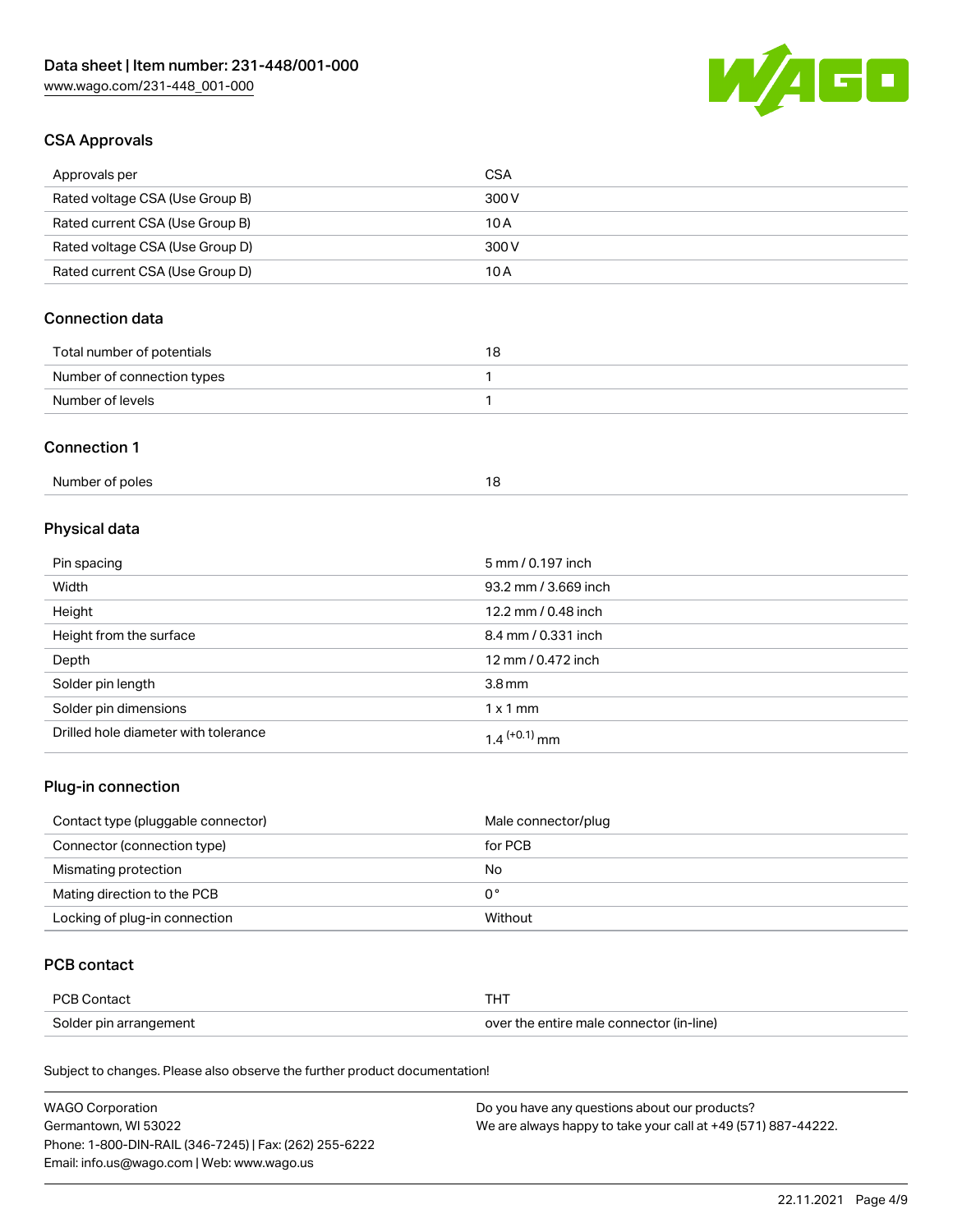

Number of solder pins per potential 1

#### Material data

| Color                       | gray                                   |
|-----------------------------|----------------------------------------|
| Material group              |                                        |
| Insulation material         | Polyamide (PA66)                       |
| Flammability class per UL94 | V <sub>0</sub>                         |
| Contact material            | Electrolytic copper (E <sub>Cu</sub> ) |
| Contact plating             | tin-plated                             |
| Fire load                   | $0.101$ MJ                             |
| Weight                      | 5.7 g                                  |

# Environmental requirements

Limit temperature range  $-60... +100$  °C

## Commercial data

| Product Group         | 3 (Multi Conn. System) |
|-----------------------|------------------------|
| PU (SPU)              | 50 Stück               |
| Packaging type        | box                    |
| Country of origin     | PL                     |
| <b>GTIN</b>           | 4044918866576          |
| Customs tariff number | 85366990990            |

# Approvals / Certificates

#### Country specific Approvals

| Logo | Approval                               | <b>Additional Approval Text</b> | Certificate<br>name |
|------|----------------------------------------|---------------------------------|---------------------|
|      | CВ<br><b>DEKRA Certification B.V.</b>  | IEC 61984                       | NL-39756            |
|      | <b>CSA</b><br>DEKRA Certification B.V. | C <sub>22.2</sub>               | LR 18677-<br>25     |

#### Ship Approvals

|      | <b>ABS</b> |                          | 19-  |
|------|------------|--------------------------|------|
| LOQO | Approval   | Additional Approval Text | name |
|      |            |                          |      |

| <b>WAGO Corporation</b>                                | Do you have any questions about our products?                 |
|--------------------------------------------------------|---------------------------------------------------------------|
| Germantown. WI 53022                                   | We are always happy to take your call at +49 (571) 887-44222. |
| Phone: 1-800-DIN-RAIL (346-7245)   Fax: (262) 255-6222 |                                                               |
| Email: info.us@wago.com   Web: www.wago.us             |                                                               |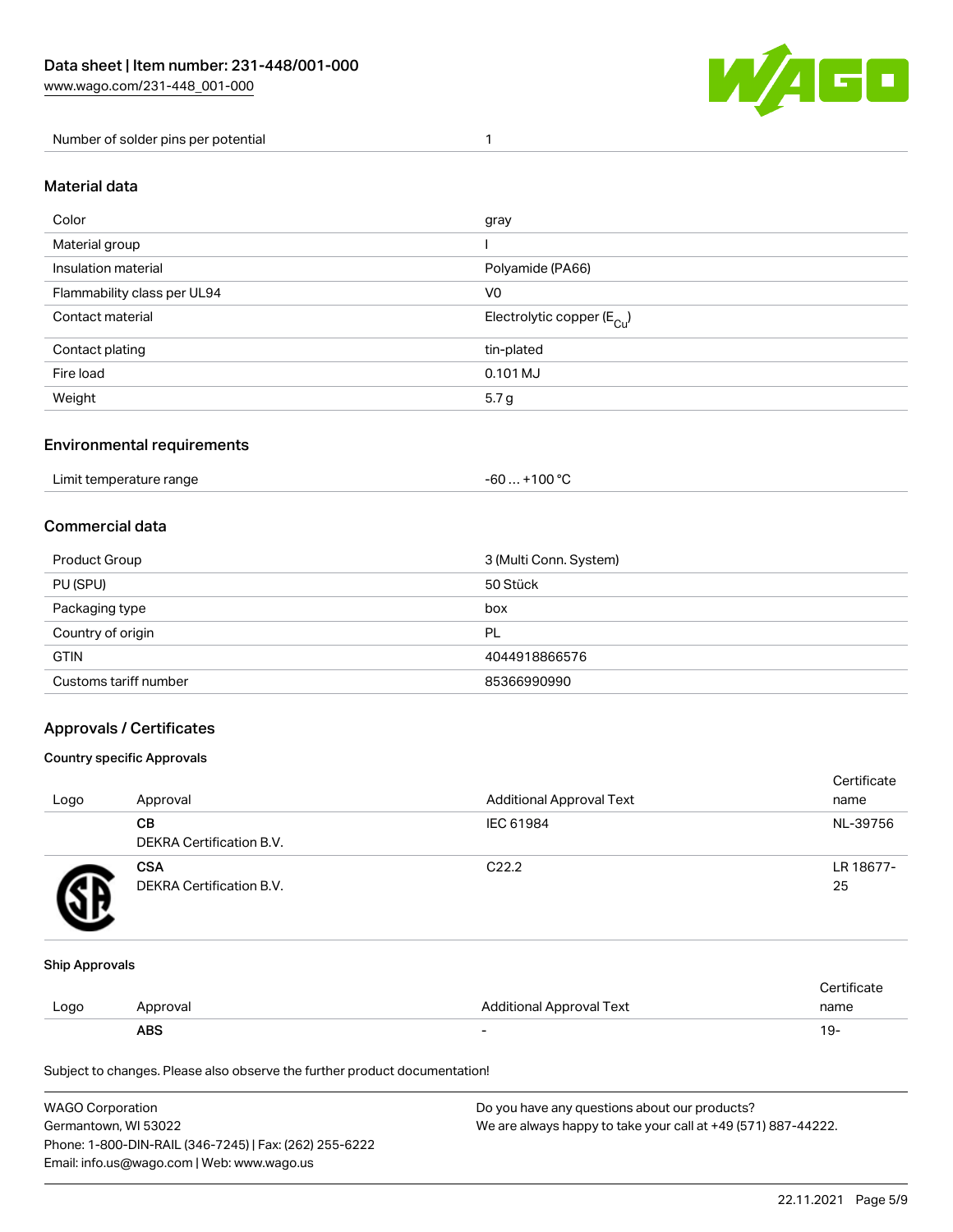

| ABS           | American Bureau of Shipping            |                          | HG1869876-<br><b>PDA</b> |
|---------------|----------------------------------------|--------------------------|--------------------------|
|               |                                        |                          |                          |
|               | BV                                     | <b>IEC 60998</b>         | 11915/D0                 |
|               | Bureau Veritas S.A.                    |                          | <b>BV</b>                |
| <b>BUREAU</b> |                                        |                          |                          |
|               | <b>DNV GL</b>                          | $\overline{\phantom{0}}$ | TAE000016Z               |
|               | Det Norske Veritas, Germanischer Lloyd |                          |                          |

| Logo | Approval                             | <b>Additional Approval Text</b> | Certificate<br>name |
|------|--------------------------------------|---------------------------------|---------------------|
| Ъ.   | UL<br>Underwriters Laboratories Inc. | <b>UL 1059</b>                  | E45172              |
|      | UR<br>Underwriters Laboratories Inc. | <b>UL 1977</b>                  | E45171              |

# Counterpart

| Item no.231-118/026-000<br>Female plug; 18-pole; 12 AWG max; pin spacing 5 mm; 1 conductor per pole; gray                                                        | www.wago.com/231-118<br>$1026 - 000$ |
|------------------------------------------------------------------------------------------------------------------------------------------------------------------|--------------------------------------|
| Item no.231-118/031-000<br>Female plug; 18-pole; mounting flange; 12 AWG max; pin spacing 5 mm; 1 conductor per pole; gray                                       | www.wago.com/231-118<br>/031-000     |
| Item no.231-118/027-000<br>Female plug; 18-pole; mounting flange with reinforcing strip; 12 AWG max; pin spacing 5 mm; 1<br>conductor per pole; gray             | www.wago.com/231-118<br>/027-000     |
| Item no.231-118/037-000<br>Female plug; 18-pole; locking lever; 12 AWG max; pin spacing 5 mm; 1 conductor per pole; gray                                         | www.wago.com/231-118<br>/037-000     |
| Item no.231-118/102-000<br>Female plug; 18-pole; with integrated end plate; 12 AWG max; pin spacing 5 mm; 1 conductor per<br>pole; gray                          | www.wago.com/231-118<br>/102-000     |
| Item no.232-118/026-000<br>1-conductor female connector, angled; CAGE CLAMP <sup>®</sup> ; 2.5 mm <sup>2</sup> ; Pin spacing 5 mm; 18-pole; 2,50<br>$mm2$ ; gray | www.wago.com/232-118<br>/026-000     |

Subject to changes. Please also observe the further product documentation!

WAGO Corporation Germantown, WI 53022 Phone: 1-800-DIN-RAIL (346-7245) | Fax: (262) 255-6222 Email: info.us@wago.com | Web: www.wago.us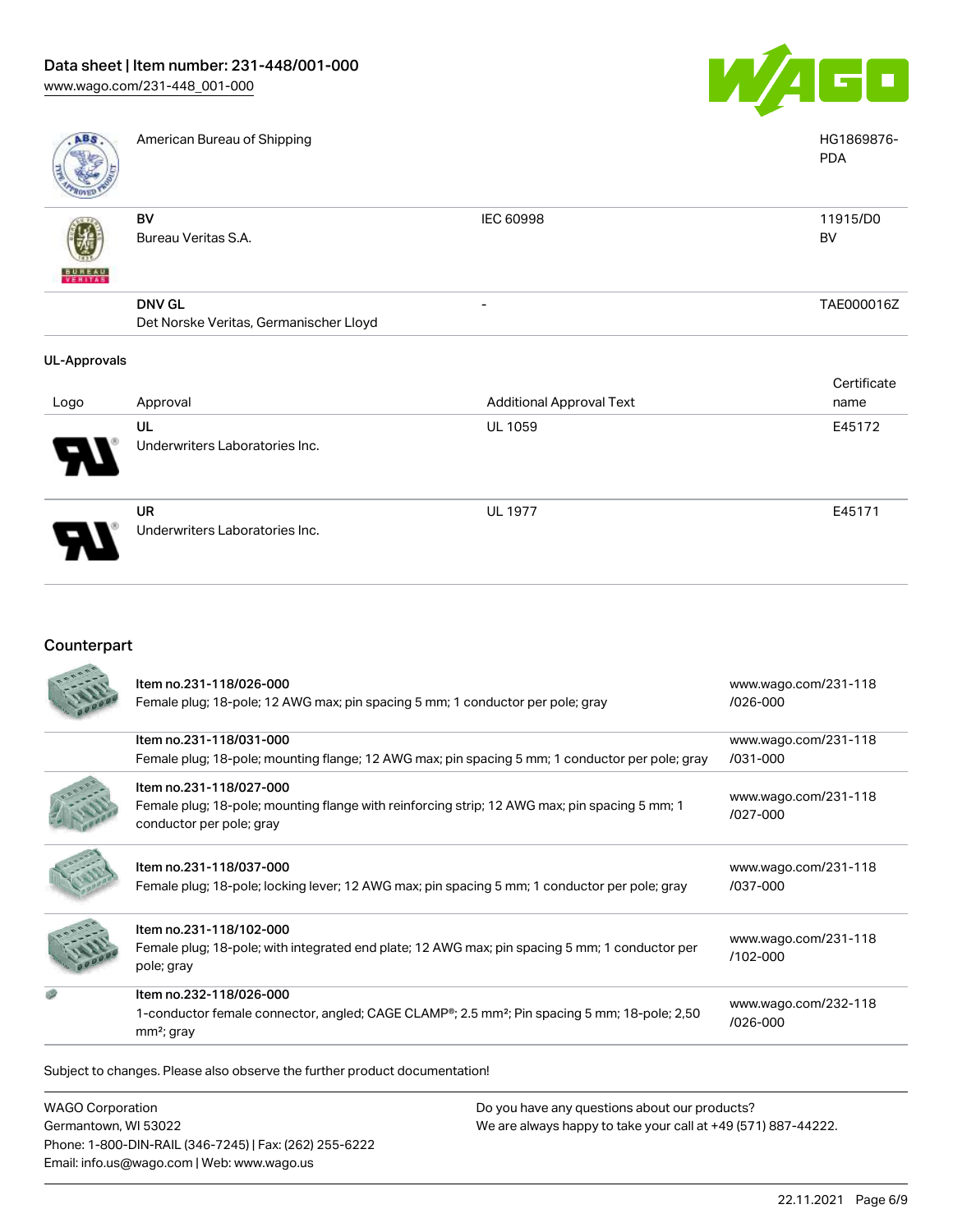[www.wago.com/231-448\\_001-000](http://www.wago.com/231-448_001-000)



| G) | Item no.232-218/026-000<br>1-conductor female connector, angled; CAGE CLAMP®; 2.5 mm <sup>2</sup> ; Pin spacing 5 mm; 18-pole; 2,50<br>$mm2$ ; gray | www.wago.com/232-218<br>$1026 - 000$ |
|----|-----------------------------------------------------------------------------------------------------------------------------------------------------|--------------------------------------|
|    | Item no.2231-118/026-000                                                                                                                            | www.wago.com/2231-118                |
|    | Female plug; 18-pole; push-button; 12 AWG max; pin spacing 5 mm; 1-conductor per pole; gray                                                         | $/026 - 000$                         |
|    | Item no.2231-118/031-000<br>Female plug; 18-pole; push-button; mounting flange; 12 AWG max; pin spacing 5 mm; 1-conductor per<br>pole; gray         | www.wago.com/2231-118<br>/031-000    |
|    | Item no.2231-118/037-000                                                                                                                            | www.wago.com/2231-118                |
|    | Female plug; 18-pole; push-button; locking lever; 12 AWG max; pin spacing 5 mm; 1-conductor per<br>pole; gray                                       | /037-000                             |
|    | Item no.2231-118/102-000                                                                                                                            | www.wago.com/2231-118                |
|    | Female plug; 18-pole; push-button; with integrated end plate; 12 AWG max; pin spacing 5 mm; 1-<br>conductor per pole; gray                          | /102-000                             |

## Optional accessories

#### Coding

|        | Intermediate plate                                               |                      |  |
|--------|------------------------------------------------------------------|----------------------|--|
| A VE   | Item no.: 231-500<br>Spacer; for formation of groups; light gray | www.wago.com/231-500 |  |
| Coding |                                                                  |                      |  |
|        | Item no.: 231-129<br>Coding key; snap-on type; light gray        | www.wago.com/231-129 |  |

# Downloads

# Documentation

| <b>Additional Information</b> |            |        |          |
|-------------------------------|------------|--------|----------|
| Technical explanations        | 2019 Apr 3 | pdf    | Download |
|                               |            | 2.0 MB |          |

#### CAD files

# CAD data

| 2D/3D Models 231-448/001-000      | URL | Download |
|-----------------------------------|-----|----------|
| CAE data                          |     |          |
| EPLAN Data Portal 231-448/001-000 | URL | Download |
| ZUKEN Portal 231-448/001-000      | URL | Download |

| <b>WAGO Corporation</b>                                | Do you have any questions about our products?                 |
|--------------------------------------------------------|---------------------------------------------------------------|
| Germantown, WI 53022                                   | We are always happy to take your call at +49 (571) 887-44222. |
| Phone: 1-800-DIN-RAIL (346-7245)   Fax: (262) 255-6222 |                                                               |
| Email: info.us@wago.com   Web: www.wago.us             |                                                               |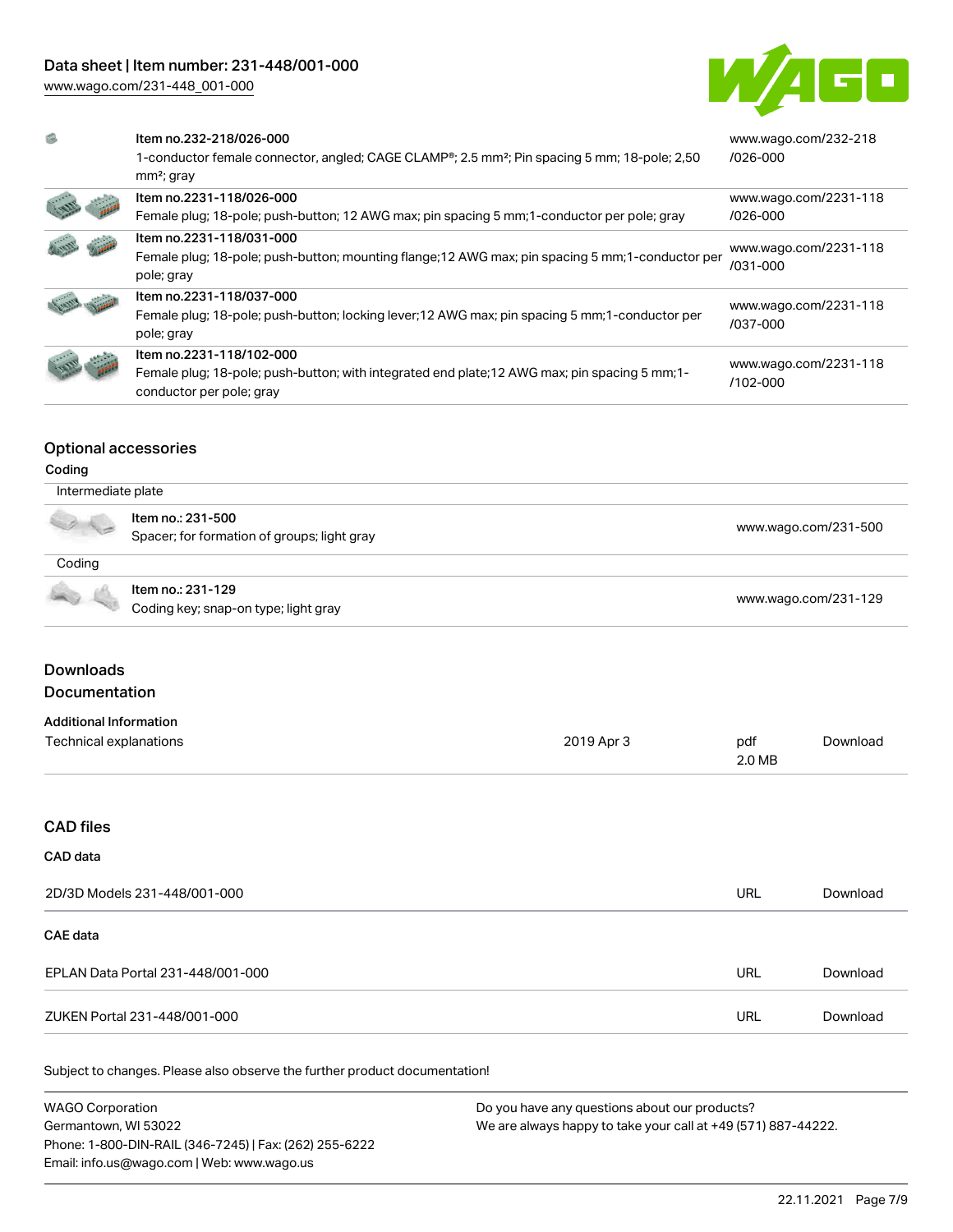EPLAN Data Portal 231-448/001-000 URL [Download](https://www.wago.com/global/d/EPLAN_URLS_231-448_001-000)

#### PCB Design

| Symbol and Footprint 231-448/001-000 | URL | Download |
|--------------------------------------|-----|----------|
|                                      |     |          |

CAx data for your PCB design, consisting of "schematic symbols and PCB footprints", allow easy integration of the WAGO component into your development environment.

#### Supported formats:

- $\blacksquare$ Accel EDA 14 & 15
- $\blacksquare$ Altium 6 to current version
- П Cadence Allegro
- П **DesignSpark**
- П Eagle Libraries
- П KiCad
- $\blacksquare$ Mentor Graphics BoardStation
- $\blacksquare$ Mentor Graphics Design Architect
- $\blacksquare$ Mentor Graphics Design Expedition 99 and 2000
- $\blacksquare$ OrCAD 9.X PCB and Capture
- $\blacksquare$ PADS PowerPCB 3, 3.5, 4.X, and 5.X
- $\blacksquare$ PADS PowerPCB and PowerLogic 3.0
- П PCAD 2000, 2001, 2002, 2004, and 2006
- $\blacksquare$ Pulsonix 8.5 or newer
- $\blacksquare$ STL
- $\blacksquare$ 3D STEP
- $\blacksquare$ TARGET 3001!
- $\blacksquare$ View Logic ViewDraw
- $\blacksquare$ Quadcept
- $\blacksquare$ Zuken CadStar 3 and 4
- $\blacksquare$ Zuken CR-5000 and CR-8000

PCB Component Libraries (EDA), PCB CAD Library Ultra Librarian

#### Environmental Product Compliance

#### Compliance Search

Environmental Product Compliance 231-448/001-000 THT male header; 1.0 x 1.0 mm solder pin; angled; Pin spacing 5 mm; 18-pole; gray URL [Download](https://www.wago.com/global/d/ComplianceLinkMediaContainer_231-448_001-000)

Subject to changes. Please also observe the further product documentation!

WAGO Corporation Germantown, WI 53022 Phone: 1-800-DIN-RAIL (346-7245) | Fax: (262) 255-6222 Email: info.us@wago.com | Web: www.wago.us